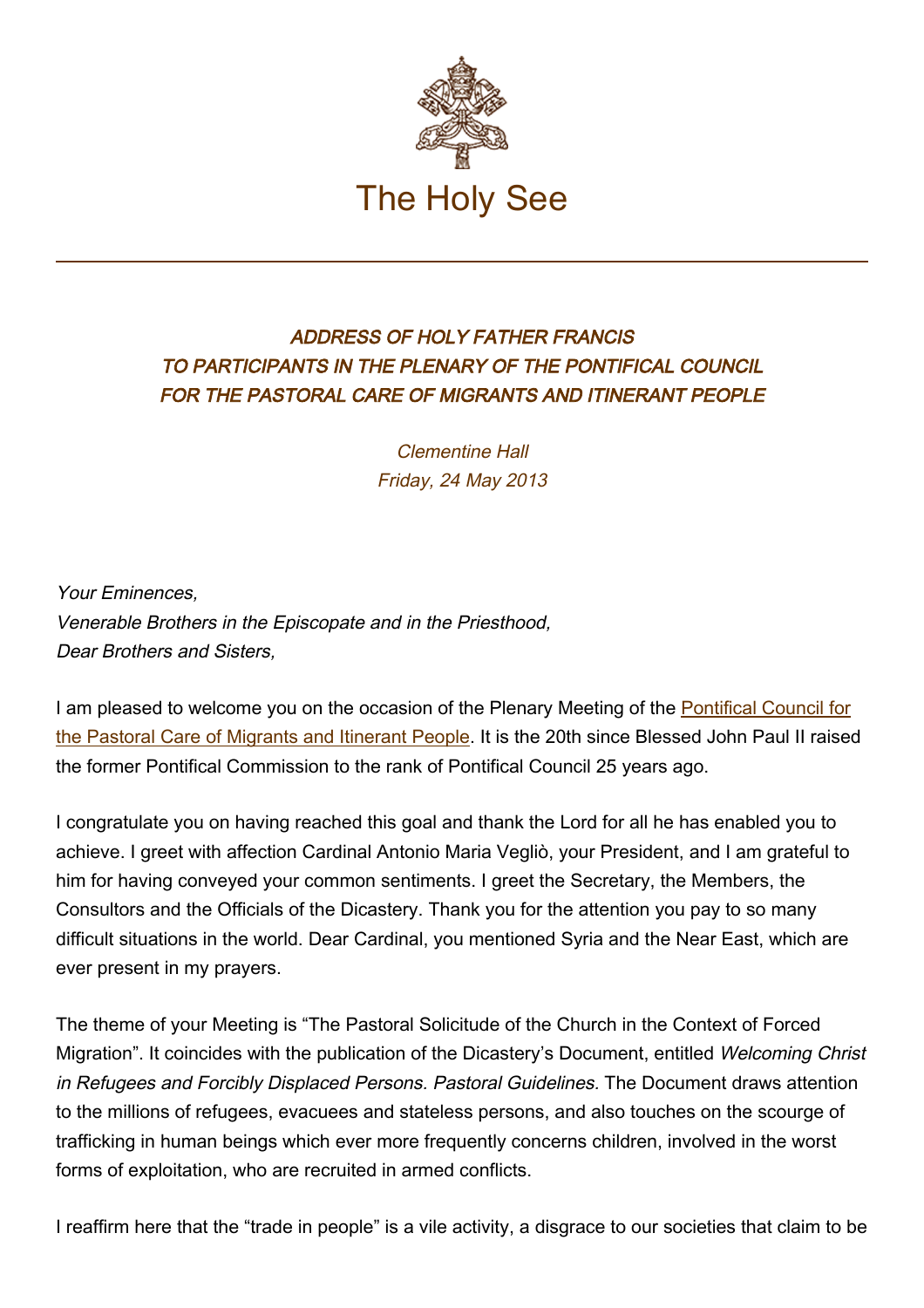civilized! Exploiters and clients at all levels should make a serious examination of conscience both in the first person and before God! Today the Church is renewing her urgent appeal that the dignity and centrality of every individual always be safeguarded, with respect for fundamental rights, as her social teaching emphasizes. She asks that these rights really be extended for millions of men and women on every continent wherever they are not recognized. In a world in which a lot is said about rights, how often is human dignity actually trampled upon! In a world in which so much is said about rights, it seems that the only thing that has any rights is money. Dear brothers and sisters, we are living in a world where money commands. We are living in a world, in a culture where the fixation on money holds sway.

You have rightly taken to heart the situations in which the family of nations is called to intervene, in a spirit of brotherly solidarity, with programmes of protection, often against a background of dramatic events that affect the life of so many people almost every day. I express my appreciation and gratitude and I encourage you to continue on the path of service to the poorest and most marginalized of your brothers and sisters.

Let us remember Paul VI's words: "For the Catholic Church, no one is a stranger, no one is excluded, no one is far away" (Homily for the closing of the Second Vatican Council, 8 December 1965). Indeed, we are a single human family that is journeying on toward unity, making the most of solidarity and dialogue among peoples in the multiplicity of differences.

The Church is mother and her motherly attention is expressed with special tenderness and closeness to those who are obliged to flee their own country and exist between rootlessness and integration. This tension destroys people. Christian compassion — this "suffering with", compassion — is expressed first of all in the commitment to obtain knowledge of the events that force people to leave their homeland, and, where necessary, to give voice to those who cannot manage to make their cry of distress and oppression heard. By doing this you also carry out an important task in sensitising Christian communities to the multitudes of their brethren scarred by wounds that mark their existence: violence, abuse, the distance from family love, traumatic events, flight from home, uncertainty about the future in refugee camps. These are all dehumanizing elements and must spur every Christian and the whole community to practical concern.

Today, however, dear friends, I would like to ask you all to see a ray of hope as well in the eyes and hearts of refugees and of those who have been forcibly displaced. A hope that is expressed in expectations for the future, in the desire for friendship, in the wish to participate in the host society also through learning the language, access to employment and the education of children. I admire the courage of those who hope to be able gradually to resume a normal life, waiting for joy and love to return to brighten their existence. We can and must all nourish this hope!

Above all I ask leaders and legislators and the entire international community above all to confront the reality of those who have been displaced by force, with effective projects and new approaches